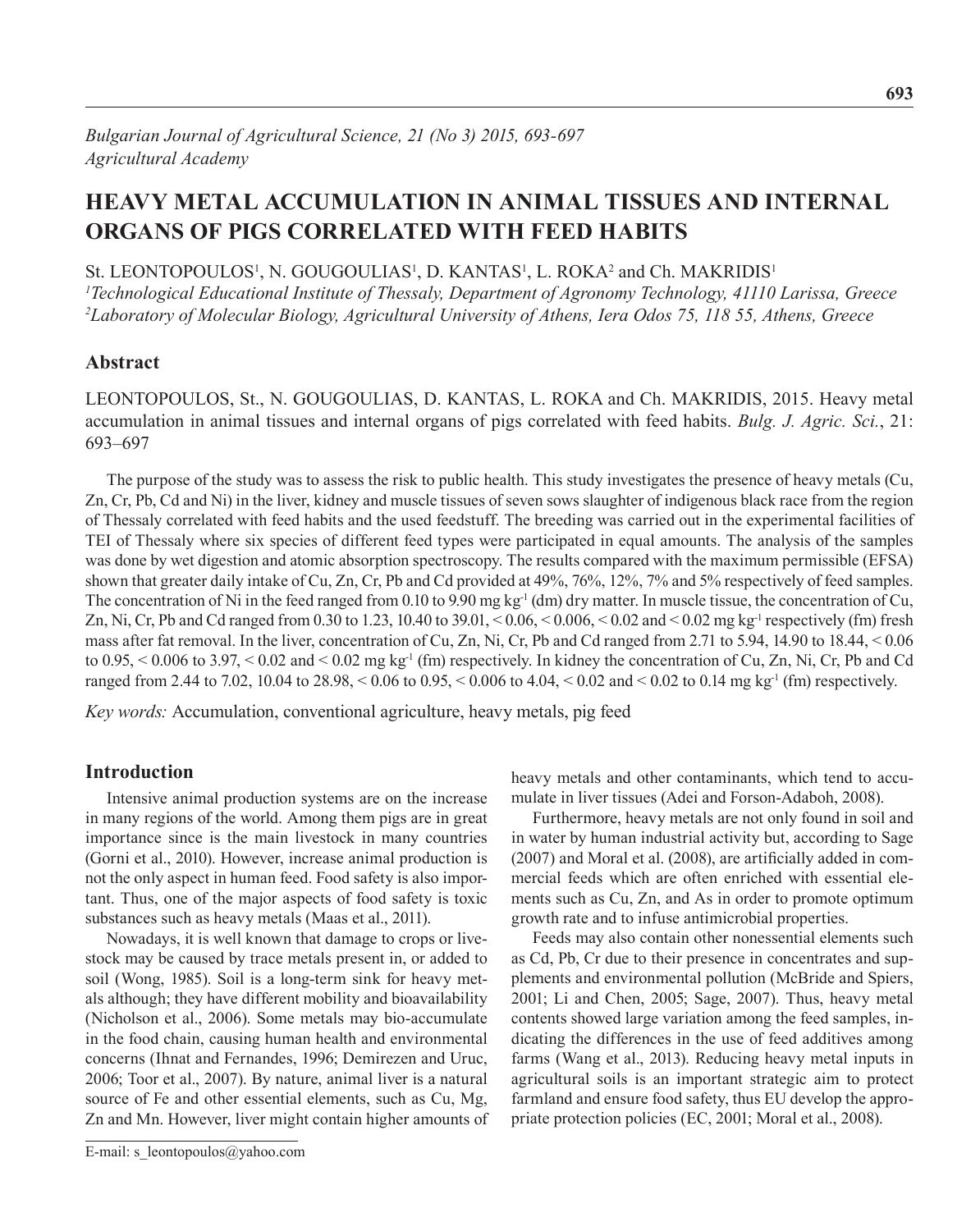Studies have shown that animals raised in industrial areas have higher concentrations of heavy metals in their internal organs, than animals reared in rural areas (Abou-Arab, 2001)**.** Similar studies in metal processing areas in eastern Kazakhstan, showed high concentrations in feed and greater accumulation of Cd, Pb, Zn in cattle compared to sheep (Farmer et al., 2000). Furthermore, in polluted areas with rust scrub metals in Nigeria where dairy cows were raised, concentration of Pb in blood, milk and animal wastes, increased significantly compared with cows raised in uncontaminated areas of the country (Ogundiran et al., 2012). Finally, studies on the distribution of heavy metals in liver, kidney, heart, pancreas and muscle tissues of various animals taken from Kohat Market Pakistan, showed higher concentrations in the liver and kidneys and lower in muscle tissues (EI- Salam, 2013).

The objectives of this study were to determine the heavy metal contents in several internal organs such as liver, kidney and muscle tissue of selected piglets in the region of Thessaly correlated with feed habits and the used feedstuff assessing the risk to public health.

## **Materials and Methods**

The experiment was conducted from August 2011 until May 2012 at the Technological Educational Institute of Thessaly (T.E.I), in the experimental animal holdings. Experimental facilities were more than 4 km away from any industrial units and 1 km away from highway. Seven, 60 days old, sows slaughter of indigenous black race were purchased from domestic pig farm from the region of Pieria-Macedonia. The purchased piglets had excellent health and weight between 12-15 kg. The pig feed were collected from conventional commercial farms in the area of Larissa-Thessaly and were contained wheat, barley, maize, wheat straw, soya bean meal and fattening mixture. The participation in the diet of pigs of the above pig feed was equal. Concentrations of heavy metals (Cu, Zn, Ni, Cr, Pb and Cd) were analyzed periodically throughout the period of the experiment collecting 30 samples of each type of piglet with three repetitions. The used drinking water was also examined for heavy metal's concentration.

The feed amount was represented at the 5% of the live weight of the piglets. Health condition was observed by a veterinarian of T.E.I of Thessaly. The age of the slaughter pigs was 350 days old and the weight of them varies about 90 kg. The slaughter were took place at the municipal slaughterhouse of the city of Larissa. The use of animal was treated according to the National guide of care and use of laboratory animals.

The processing of meat for the determination of heavy metals was performed in the laboratory of agricultural chemistry on the same day of the slaughter. In this procedure, fat was removed from muscle tissues while kidneys and liver was used as fresh tissue mass. Twenty one samples (3 samples from each pig) with three replicates from each one, and 21 samples of the kidneys and the liver were then analyzed.

#### **Determination of heavy metals**

One g of feed dry matter, 50 ml of drinking water, 5 g of muscle tissues (after removal of fat), 5 g of fresh mass liver and kidneys after homogenization were analyzed by wet combustion (350<sup>o</sup>C) in the presence of 10 ml of  $HNO<sub>3</sub> + 5$ ml of HCLO<sub>4</sub> (Allen et al., 1974; Varian, 1989) and measured by Atomic Absorption Spectroscopy Varian Spectra AA 200 (Victoria, Australia). The Cu and Zn were determined by the flames and mix (air-acetylene), while Cd, Ni, Cr, and Pb were determined using graphite furnace. Fisher's test procedures were used to detect and separate the mean treatment differences at  $P = 0.05$ . ANOVA statistical analyses were performed by the statistical program MINITAB (Ryan et al., 2005).

## **Results and Discussion**

From the results presented in Table 1 it was observed that Cd was detected in 8% of the total amount of samples (180 feed samples) with an average content of  $1.72 \pm 0.18$  mg kg<sup>-1</sup> (dm) dry matter. Moreover, Pb was detected in 21% of samples with an average content of  $10.41 \pm 1.62$  mg kg<sup>-1</sup> (dm) and Cr was detected in 22% of the samples with an average content of  $9.47 \pm 0.79$  mg kg<sup>-1</sup> (dm). According to European Food Safety Authority (2009), the maximum daily intake limits of Cd, Pb, Cr for full board in pigs are 1, 10 and 13.3 mg respectively. Comparing the results of the analyzes of feed with higher daily intake limits Cd, Pb, and Cr, for daily food 4 kg equal to 5% of body weight of pigs, at 5% of the feed Cd concentrations of samples corresponding to Cd uptake more the maximum daily Cd intake threshold for pigs. Representing 7% of the feed samples, the Pb concentrations corresponded to uptake of Pb higher than the maximum daily limit intake Pb, while the proportion of feed corresponding to higher daily intake of Cr was 12%. Also, from Figure 1 it was observed

**Table 1** 

**Heavy metal concentrations (mg kg-1 dry matter) in piglet's feedstuff** 

| Cd              | Pb               | Cr              |
|-----------------|------------------|-----------------|
| < 0.02          | < 0.02           | <0.06           |
| (166)           | (142)            | (140)           |
| $1.72 \pm 0.18$ | $10.41 \pm 1.62$ | $9.47 \pm 0.79$ |
| 74)             | (38)             | (40)            |

Data represent average means and SE deviation. *(n)*: Number of sample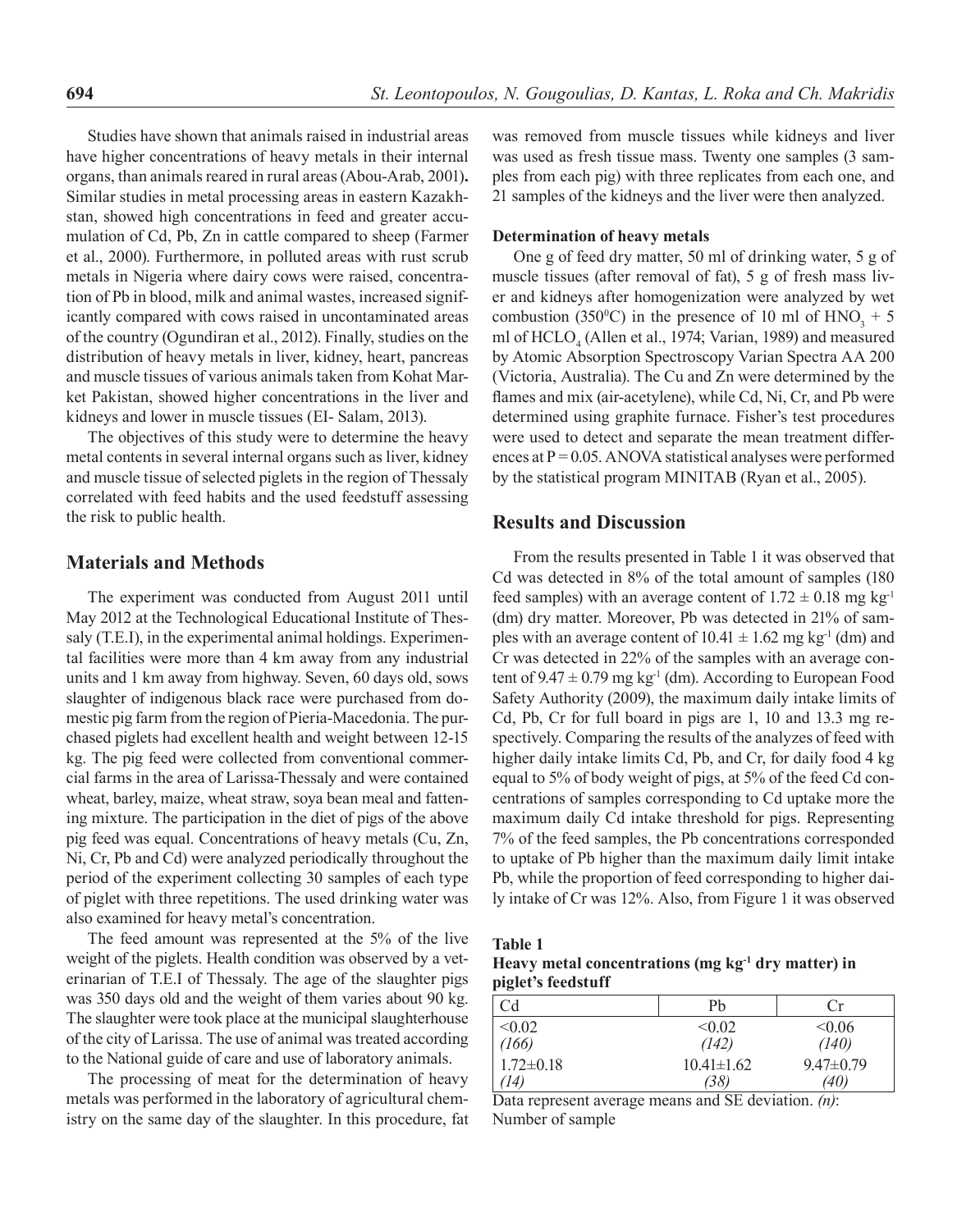that the average content of Zn in the feed used to feed piglets were  $135.03 \pm 9.25$  mg kg<sup>-1</sup> (dm), of Cu 67.38  $\pm$  6.50 mg kg<sup>-1</sup> (dm), and Ni  $3.88 \pm 0.26$  mg kg<sup>-1</sup> (dm). Higher daily Cu and Zn intake limits for complete feed (EFSA, 2009) for pigs is 170 and 150 mg respectively. Comparing the results of the concentrations of Cu and Zn in feed at the maximum daily intake levels for pigs 80 kg and daily feed 5% of body weight, 49% and 76% of the samples of the feed concentrations of Cu and Zn respectively, accounted for Cu and Zn uptake greater than the maximum daily intake limit. Since a number of feed



**Fig. 1. Concentration of heavy metals: Zn, Cu and Ni in piglets feedstuff. Data represents average means and standard error (SE) N=180. Zn=135.03±9.25, Cu=67.38±6.50, Ni=3.88±0.26**

#### **Table 2**

|  | Heavy metal concentrations (mg $L^{-1}$ ) in used drinking water |  |  |  |  |
|--|------------------------------------------------------------------|--|--|--|--|
|--|------------------------------------------------------------------|--|--|--|--|

| ∪u                                                                                                                                                                                                            |                          | $\sim$<br>N1 | ◡ч                 |                    | Dŀ                 |
|---------------------------------------------------------------------------------------------------------------------------------------------------------------------------------------------------------------|--------------------------|--------------|--------------------|--------------------|--------------------|
|                                                                                                                                                                                                               | $3 \pm 0.08$<br>$73 + 1$ | $\pm 0.001$  | $0.0029 \pm 0.001$ | $0.0291 \pm 0.003$ | $0.0068 \pm 0.002$ |
| $\mathbf{D}_{\text{eff}}$ and $\mathbf{D}_{\text{eff}}$ and $\mathbf{D}_{\text{eff}}$ and $\mathbf{D}_{\text{eff}}$ and $\mathbf{D}_{\text{eff}}$ and $\mathbf{D}_{\text{eff}}$ and $\mathbf{D}_{\text{eff}}$ |                          |              |                    |                    |                    |

Data represent average means and SE deviation for 5 water samples

#### **Table 3**

#### **Heavy metal concentrations (mg kg-1 of fresh tissue) in liver, kidney and muscular tissues**

| Internal organs of pigs | Cd              | Pb     | Cr              | Ni              |
|-------------------------|-----------------|--------|-----------------|-----------------|
| liver                   | < 0.02          | < 0.02 | < 0.006         | <0.06           |
|                         | (21)            | (21)   | (6)             | (15)            |
|                         |                 |        | $2.01 \pm 0.35$ | $0.63 \pm 0.14$ |
|                         |                 |        | (15)            | (6)             |
| kidney                  | < 0.02          | < 0.02 | < 0.006         | < 0.06          |
|                         | (15)            | (21)   | (15)            | (18)            |
|                         | $0.09 \pm 0.02$ |        | $2.98 \pm 0.43$ | $0.84 \pm 0.11$ |
|                         | (6)             |        | (6)             | (3)             |
| muscular tissues        | < 0.02          | < 0.02 | <0.006          | <0.06           |
|                         | (21)            | (21)   | (21)            | (21)            |

Data represent average means and SE deviation. *(n)*: Number of samples

samples found high rates of heavy metals, feed from conventional farms in the region of Thessaly should be improved.

The water used for drinking from the piglets was of good quality with low content of heavy metals. Results of water analysis (5 different samples during the experimental time) are shown in Table 2.

However, from the results shown in Table 3, on the accumulation of Cd, Cr, and Pb, in muscle tissue, kidney and liver of the examined pigs, it was observed that in 35% and 30% of kidney samples detected Cd and Cr in average concentration of  $0.09 \pm 0.02$  mg kg<sup>-1</sup> Cr and average concentration of 2.98  $\pm$ 0.43 mg kg-1 respectively. Moreover, Cr detected in 70% of the examined liver samples, with an average concentration of 2.01  $\pm$  0.35 mg kg<sup>-1</sup>. Unlike Pb were undetectable (< 0.02 mg kg<sup>-1</sup>) in all examined samples of muscle tissue, kidney and liver.

Since a higher Cd levels in muscle tissue of pig, kidney and liver designated 0.050, 1.0, and 0.5 mg kg-1 fresh weight respectively, and Pb in pig meat designated  $0.1 \text{ mg kg}^{-1}$  fresh weight (EFSA, 2010; 2012), it was observed that in all samples (muscle tissue, kidneys and liver) measured concentrations of Cd and Pb were lower than the maximum permissible limits.

Due to the low concentrations of Cd, Pb, Cr, and Ni (<  $0.02, < 0.02, < 0.006$  and  $< 0.06$  mg kg<sup>-1</sup>, respectively) found in muscle tissues of pigs and since the maximum daily limit intake Cd, Pb, Cr, and Ni for an adult, is 70 μg, 250 μg, 250 μg, 300 μg respectively (Codex Alimentarius Commission, 2001; Commission Regulation, 2006), the consumption of muscle tissue of pigs from the region of Thessaly has no restriction as to the concentrations of these metals.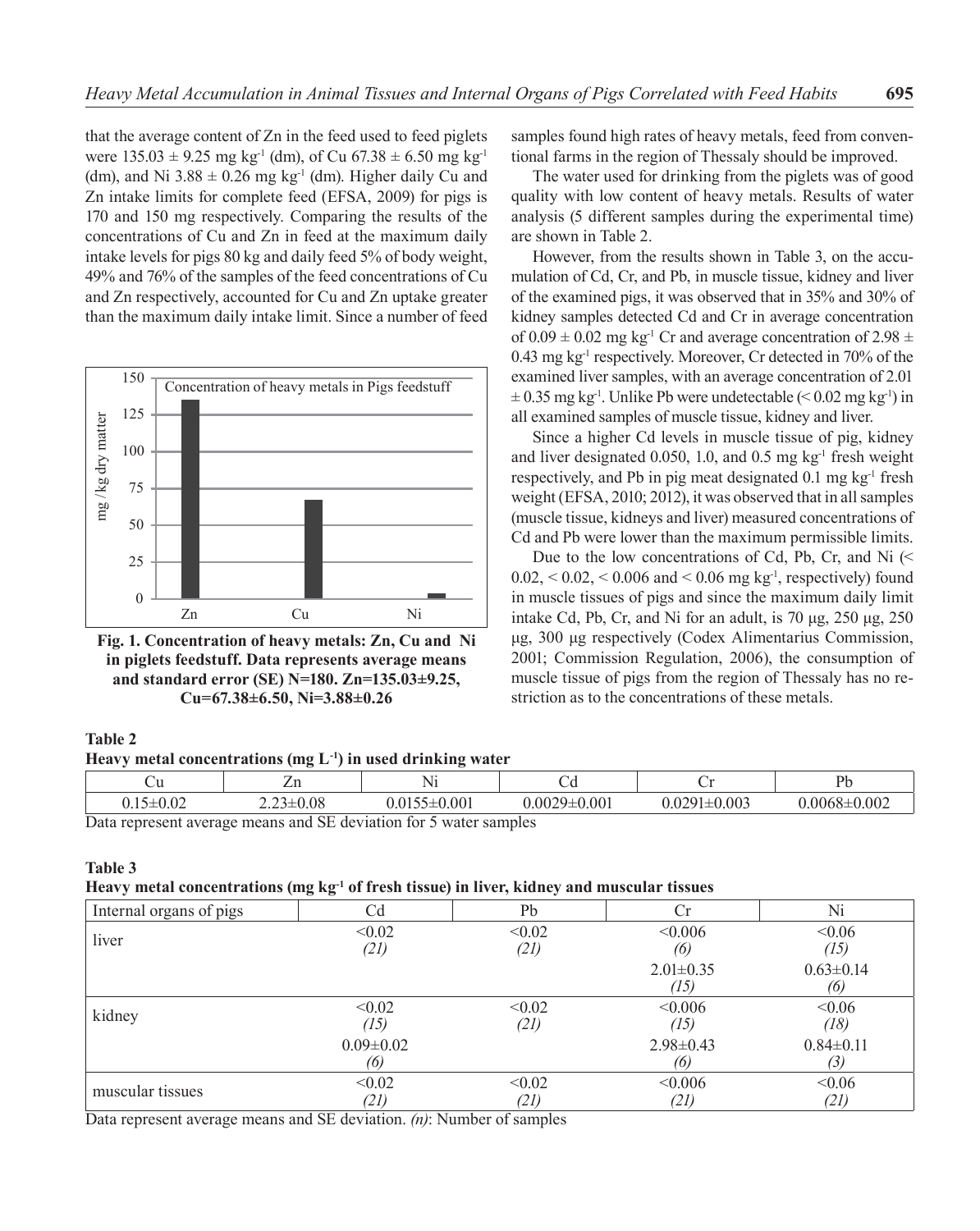In contrast, comparing the higher concentrations of Cd, Pb, Cr, and Ni  $(0.02, 0.02, 3.97, 3.97)$  and 0.95 mg kg<sup>-1</sup> respectively found in the liver of pigs, to the corresponding maximum daily intake limits, we conclude that 63 g daily by liver fever is enough to fill the maximum daily intake limit Cr for adult (Table 3).

However, compared the largest concentrations of Cd, Pb, Cr, and Ni  $(< 0.02, < 0.02, 4.04$  and 0.95 mg kg<sup>-1</sup> respectively) found in the kidneys of the pig, with the respective maximum daily intake limits, it was observed that 61.9 g per day from the kidneys of pigs is enough to reach the maximum daily intake limit of Cr to an adult. Results in lower concentrations of heavy metals in muscle tissue relative to the internal organs of the pigs have been found by other authors (EI-Salam, 2013).

Furthermore, low levels of Ni were observed in 30% of the samples of liver, 15% of samples of kidney and not at all in sample of muscle tissue.

The concentration of Cu in muscular tissues, liver and kidney of pigs ranged from 0.3 to 1.23, 2.71 to 5.94 and from 2.44 to 7.02 mg kg-1 (fm) respectively. However, the concentration of Zn in muscular tissues, liver and kidney of pigs ranged from 10.40 to 39.01, 14.90 to 18.44, and 10.04 to 28.98 mg kg-1 (fm) respectively. The higher concentrations of Cu in muscle tissue, liver and kidney of pigs i.e. (1.23, 5.94, 7.02 mg kg<sup>-1</sup> respectively) allow us daily consumption of these without any limitation, since the maximum allowable daily limit intake of Cu, and Zn to the adult is 10 and 11 mg respectively (Codex Alimentarius Commission, 2001; Commission Regulation, 2006, 2008, 2011). In contract higher Zn concentrations in muscle tissue, liver and kidneys of the pig, i.e. (39.01, 18.44, 28.98 mg kg-1 respectively) shown that daily consumption of 282 g of muscle tissue or 597 g, or 380 g of liver complement the maximum daily Zn intake limit for an adult.

Accumulated amount of Cu in kidney (mean concentration 4.37 mg  $kg^{-1}$ ) was not different statistically (Fisher's test  $p > 0.05$ ) compared with the amount of Cu observed in liver (average concentration 4.19 mg kg-1). However, Cu accumulation was higher in kidney and liver ( $p < 0.05$ ) compared with the Cu accumulation found in muscle tissue of pigs (average concentration of  $0.67$  mg kg<sup>-1</sup>) (Figure 1).

Furthermore, accumulation of Zn in muscular tissues of pigs (mean concentration of 23.71 mg kg<sup>-1</sup>) was higher ( $p <$ 0.05) than the accumulation observed in kidney (average concentration of 20.04 mg  $kg<sup>-1</sup>$ ) and liver (average concentration of 17.25 mg kg-1) (Figure 2). Accumulation of Zn was not statistically significant ( $p > 0.05$ ) different between kidney and livers in pig (Figure 2).

It should be mentioned that both the liver and kidney of piglets appeared the same attitude towards the accumulation of Cu and Zn, while muscle tissues had a completely different attitude appearing stronger Zn accumulation.



**Fig. 2. Accumulation of heavy metals of Cu and Zn**  in muscle tissues (mg kg<sup>-1</sup> fresh meat weigh after fat **removal) and internal organs of pigs (mg kg-1 fresh meat weigh). Columns in each characteristic of each graph with the same letter do not differ significantly according to the Fisher's test (P=0.05). Data represents average means and standard error (SE) N=21. Cu=0.67±0.06, Cu=4.37±0.3, Cu=4.19±0.19, Zn=23.71±1.73, Zn=20.04±1.15, Zn= 17.25±0.21**

Finally, the amount of Cu accumulation of muscle tissues and the examined internal organs of pigs had the following order: kidney = liver > muscle tissues and  $Zn$ , muscle tissues  $>$  kidney = liver.

# **Conclusions**

Due to the high concentrations of heavy metals found in a large number of samples from the feed area of farms in Thessaly, our study suggests that feedstuff needs to be improved.

Furthermore this study showed contamination by heavy metals in a large number of samples of kidney and liver of pigs from the industrial area of Larissa, with a hazardous im